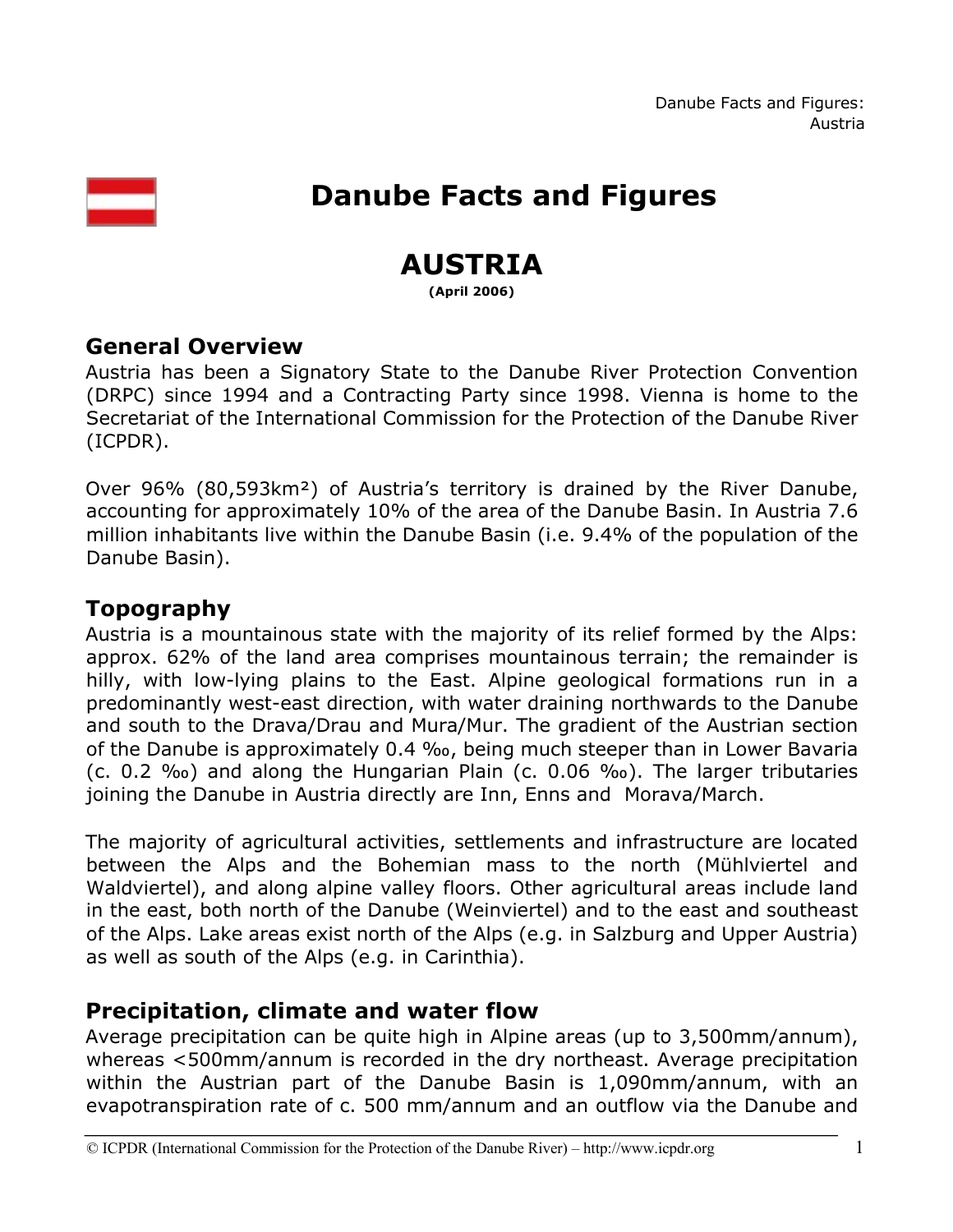southern/eastern tributaries of 575mm/annum (with groundwater flow accounting for the remainder).

Consequently, Austria contributes roughly with one drop out of four to the total yearly discharge of the Danube (c. 200  $km^3$ /annum) to the Black Sea; in this aspect, conditions in Austria differ markedly from those in other Danube Basin states. Characteristic flows of River Danube on leaving Austria are: average low flow: 940 m<sup>3</sup>/s; average flow: 2000 m<sup>3</sup>/s; average high flow 6,600 m<sup>3</sup>/s (for the time series 2000 – 2016. The climate in Austria is continental, with minimum temperatures in January and maximal values in July.

# **Land use and settlements**

Land use is strongly determined by topographic conditions. More than 40% of Austria's Danube Basin is used for agriculture, settlements and infrastructure. The rest is predominantly mountainous and generally not well suited to such land uses. The major Danube cities are Linz, the country's industrial core in Upper Austria (c. 300,000 inhabitants in the greater metropolitan area) and Vienna, the capital and main administrative centre, situated east of the Alps (c. 2 million inhabitants in the greater metropolitan area). Graz, on the banks of the River Mura/Mur, is also of note (c. 300,000 inhabitants in the greater metropolitan area).

# **Selected natural highlights on rivers and lakes**

The *Wachau Valley*, a stretch of Danube between Melk and Krems, is an outstanding example of a fluvial and cultural landscape bordered by mountains. Much of its evolution since prehistoric times is preserved in the landscape, architecture, urban design and agricultural use (principally vine cultivation). As a result, UNESCO honoured the Wachau with World Heritage Site status in 2000.

The *Donau-Auen National Park* is a green ribbon linking Vienna and Bratislava, providing protection to a large floodplain area of the Danube. It is still ecologically intact to a high degree displaying characteristics of a large Alpine stream. The National Park covers an area of 9,300 hectares and represents a complex ecosystem with an enormous diversity of habitats, plants and animals.

The *Thayatal National Park* is an impressive protected area on the River Thaya/Dyje on the Austrian - Czech border. Its characteristic meandering breakthrough valley landscape is home to diverse habitats (meadows, forests, dry grassland and rocky areas) plus numerous rare animals and plants.

*Neusiedler See* (*Fertő-tó* in Hungarian), a large shallow lake in the border region between Austria and Hungary, is the only steppe lake in Central Europe. It extends over 315km², with more than half dominated by reeds. Situated at 115.75 m above sea level (on average), its deepest point is 1.8m and it is characterised by a high salt concentration (more than 2,000mg/l). Rainfall and aridity cause significant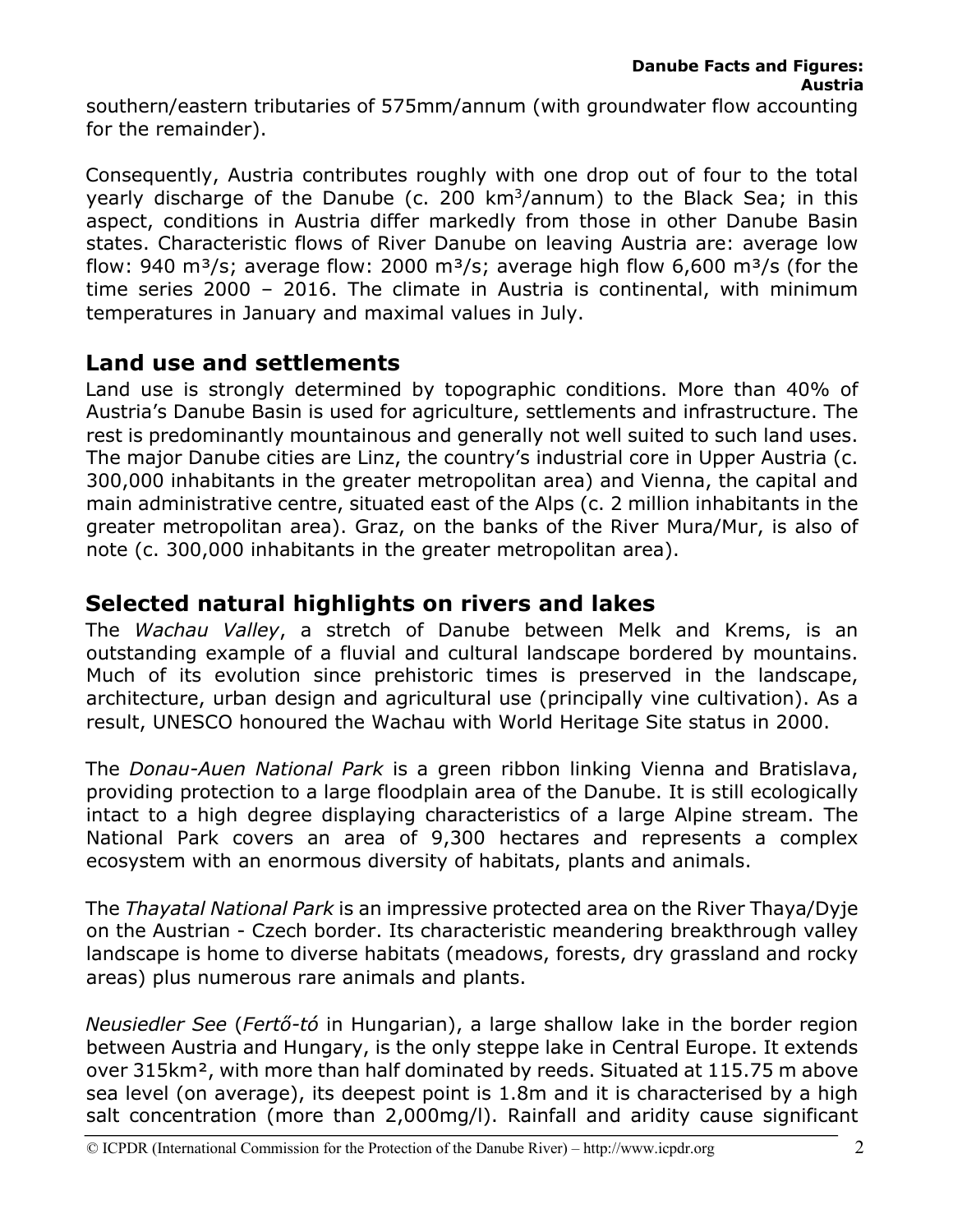variations in the lake's water level. In the past, the lake has completely disappeared several times, most recently in the second half of the 19th century. The cross-border *Neusiedler See - Seewinkel - Fertő-tó National Park* is a UNESCO World Heritage Site.

Ministers of 5 countries Austria, Croatia, Hungary, Serbia and Slovenia, have agreed in March 2020 to set up a UNESCO "5-country Biosphere Reserve Mura-*Drava-Danube*" with 1,000.000 ha floodplains and 13 protected areas, 3 rivers with 700 km. Joint vision of "Amazon of Europe": conservation, restoration, wise use and harmonised management, as a best practice example of international cooperation in river basin management.

#### **Human uses of water and water bodies**

## Flood risk management, torrent control and landslides

Austrians have a long history in dealing with floods and landslides owing to the high land use pressure especially in river valleys. Limited availability of inhabitable land and general conditions in mountainous areas demand a comprehensive consideration of different interests. The requirement for agriculture, settlements and infrastructure (such as in the Inn, Salzach, Enns, Drau, Mur and Danube valleys, as well as in many smaller valleys) has led to an accumulation of values on the course of these rivers. The partly steep river gradients result in limited inundation areas to store large quantities of water (even under natural conditions) causing particular problems in case of flooding. Landslides and and flash floods from torrents (Wildbäche) can even worsen the situation, having significant impacts on human settlements and their potential development. These boundary conditions stress the need for and integrated flood risk management approach which is based on the European Floods Directive. Flood risk management plans are, therefore, in force and are updated according to the EU Floods Directive. On the level of the whole Danube catchment an international Danube flood risk management plan had been elaborated with significant contributions of non EU member state countries.

#### Use of hydroelectric power

Austria lacks significant fossil fuel supplies (coal, gas and oil) and deriving energy from running water is an important power source for the country. Investment in hydroelectric power grew significantly after the Second World War and large power stations are now located in the Alps (with reservoirs for peak power) as well as along main rivers (for the production of a regular band of electricity). Hydropower infrastructure often superimposed preceding measures carried out to mitigate floods.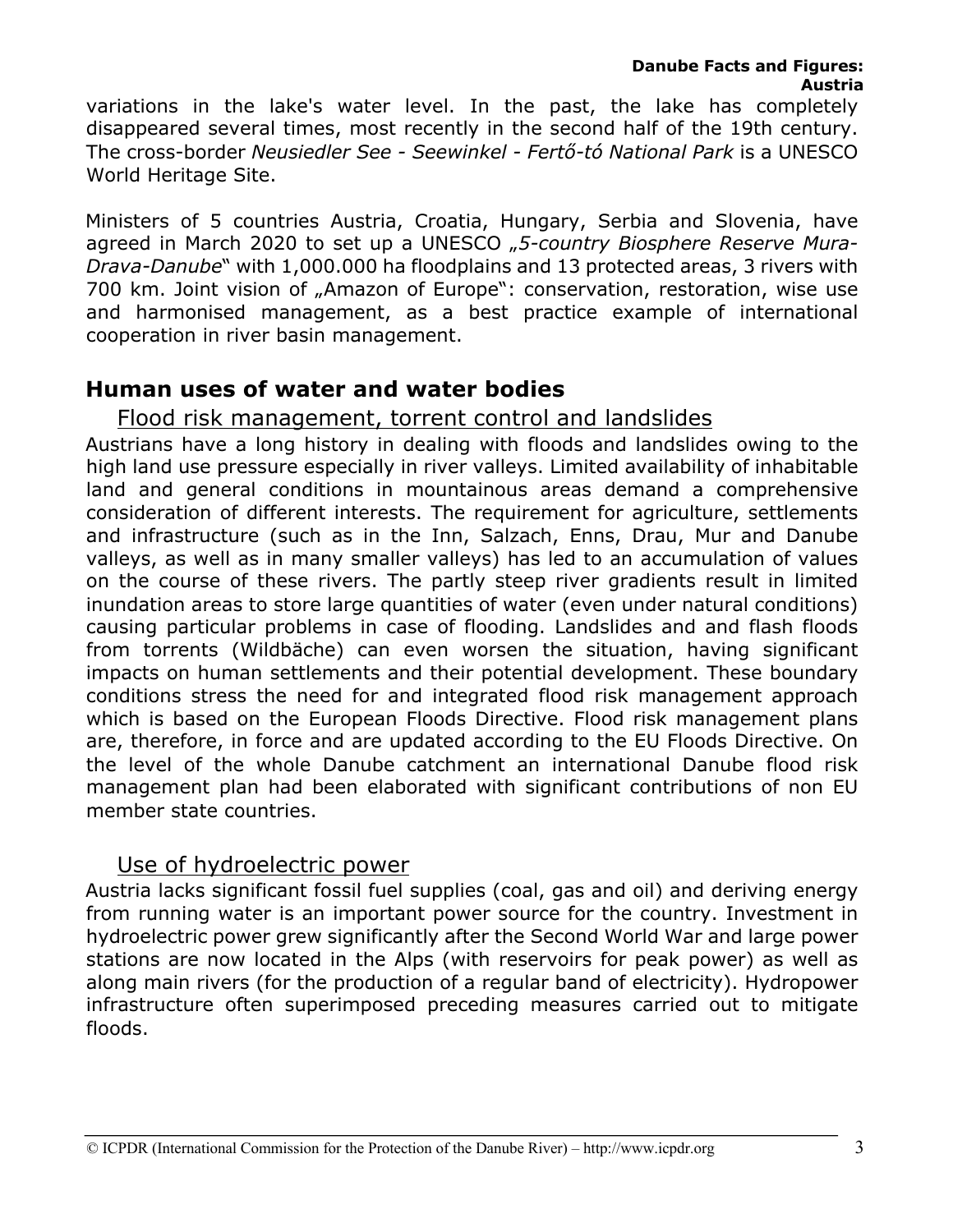## Navigation

Navigable waters comprise: (i) River Danube (350 km of international waterway between Wolfsthal in the east and below Passau in the west), Enns and (ii) River Morava / March till km 16.

## Rivers as receiving waters for effluents

Rivers have been used as receiving waters for both urban and industrial waste water effluents for hundreds of years. They also transport diffuse pollution loads (see below).

## Use of groundwater bodies: drinking water supply

Austria is rich in groundwater bodies, both alluvial and karstic. Their use is critical for the supply of the country's potable water, with nearly 100% of Austria's domestic supply stemming from ground water resources. Half of this is obtained from springs – predominantly in karstic areas – and half from alluvial groundwater bodies, which mainly coincide with valley floors. Key measures to safeguard the quality of these resources include the strict application of protection zones. This is not only valid for areas with existing supplies; the protection of expansion zones for future supply is equally important. Water treatment for potable supply is almost completely unnecessary in Austria.

## **Pressures on surface and groundwater bodies**

Sewerage and organic pollution

By 2016, 95,2 % of people in Austria at whole lived in houses with urban sewerage linked to wastewater treatment plants. Approx. 1,500 plants serve communities with at least 50 population equivalents (p.e.). 19 large plants with each more then 150,000 p.e. cover 47% of the total treatment capacity. More than 200 plants between 15,000 and 150,000 p.e. provide additional 41% of the total treatment capacity. Most of them are located in the Danube catchment area. The remaining 4,8 % of the population are not connected to urban sewerage systems. The existing individual systems use i.a. individual biological treatment plants or constructed wetlands.

Even before Austria joined the EU in 1995 the requirements for wastewater treatment anticipated the approach of the Urban Waste Water Directive (a strong emphasis on emission controls based on best practise techniques); a combined approach as set out in Article 10 of the Water Framework Directive (WFD) is also observed. Limit values for urban wastewater effluents are set down in the urban wastewater emission ordinance. All industrial plants operate on instream processes and contain external treatment plants, where the approved approaches are also set down in emission ordinances.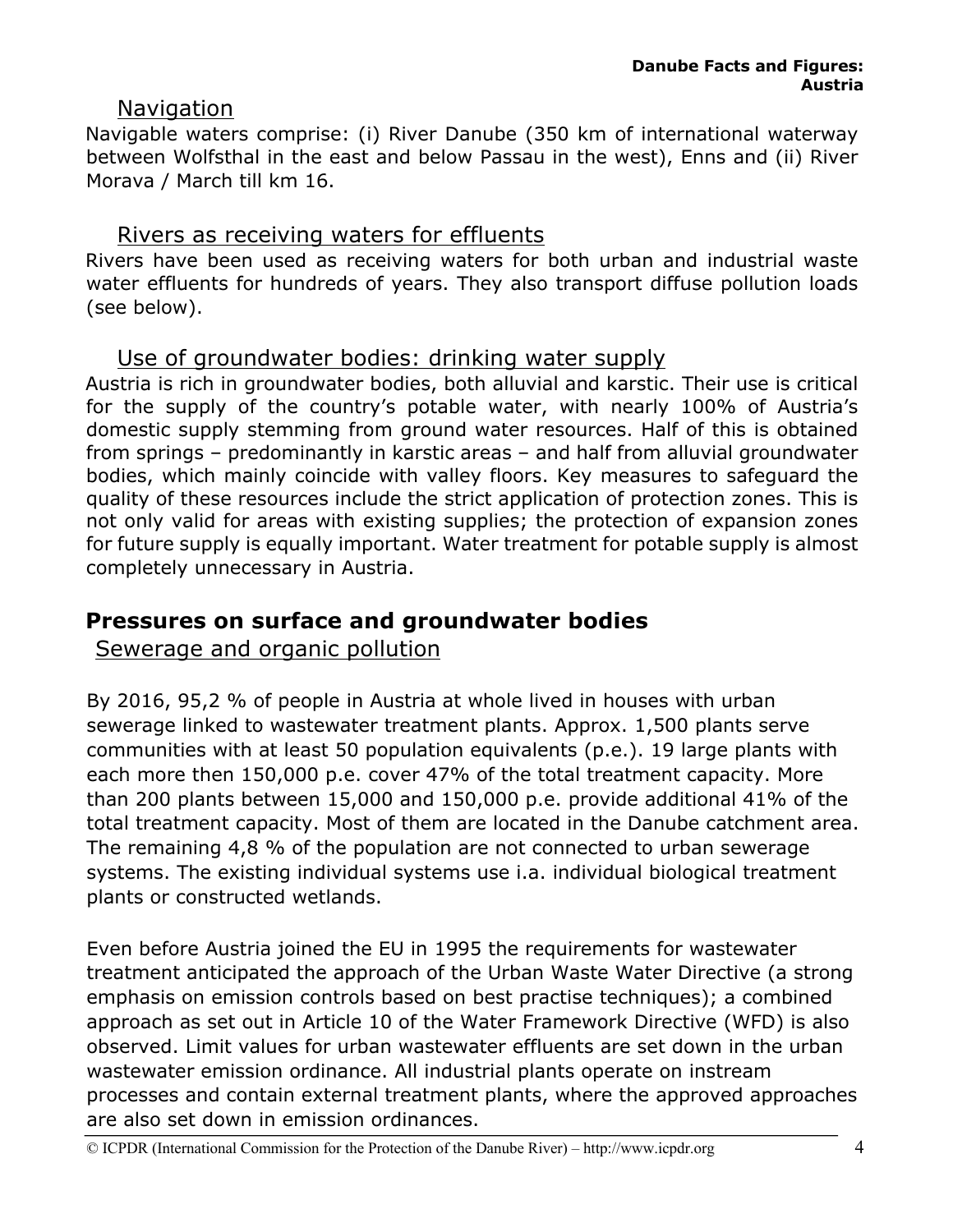Future development will include maintenance and optimization of existing facilities, wastewater management in rural areas as well as addressing aspect of new challenges just like micro-pollutants.

## Nutrient discharge

i) P*oint source discharges:* nitrification is required for all treatment plants serving more than 50 p.e; with phosphate removal necessary for plants with more than 500 p.e. and nitrate removal obligatory for greater than 5,000 p.e. Such treatment levels go beyond the requirements of the Urban Waste Water Directive, but the cost-benefit ratio is considered to be good. Effluents can even be discharged to small receiving rivers – without major quality problems in most cases – as the oxygen demand and danger of ammonia toxicity are significantly reduced. Efficient conventional biological treatment also effectively reduces pathogens (by 3 orders of magnitude) as well as other potentially dangerous substances. The estimates from 2019 for point source emissions into the river network towards the Black Sea within Austria are 10.4 kt/a for reactive nitrogen, and 0.9 kt/a for phosphorus.

ii) D*iffuse discharges:* Past data for *reactive nitrogen* show elevated, although declining, concentrations in some groundwater bodies. Such concentrations are increased where agricultural activities take place above groundwater bodies with a limited recharge rate and are caused by limited dilution; such water bodies exist predominantly in the northeast and east, with some other areas also affected. These areas contribute to the relative total flux of reactive nitrogen from Austria to the Black Sea. However, fluxes from Alpine areas with agricultural activity as well as areas with fluxes originating mainly from atmospheric deposition (originally reduced nitrogen from ammonia evaporation as well as nitrous oxides), both with lower concentrations in groundwater and high exfiltration rates to surface waters– are even more important in terms of their relative share. Due to the large run-off from Austria background fluxes are also elevated in relative terms when compared with other states. The estimate from 2019 of the diffuse emissions of reactive nitrogen into the river network towards the Black Sea within Austria is 65 kt/a, out of which 59 kt/a are allocated to agricultural activities.

With regard to *phosphorus* the estimate from 2019 of the diffuse emissions into the river network towards the Black Sea within Austria is 5.9 kt/a, out of which 1.5 kt/a are allocated to agricultural activities. The relative size of the background flux is elevated too – in comparison to other states – due to the mountainous character of Austria.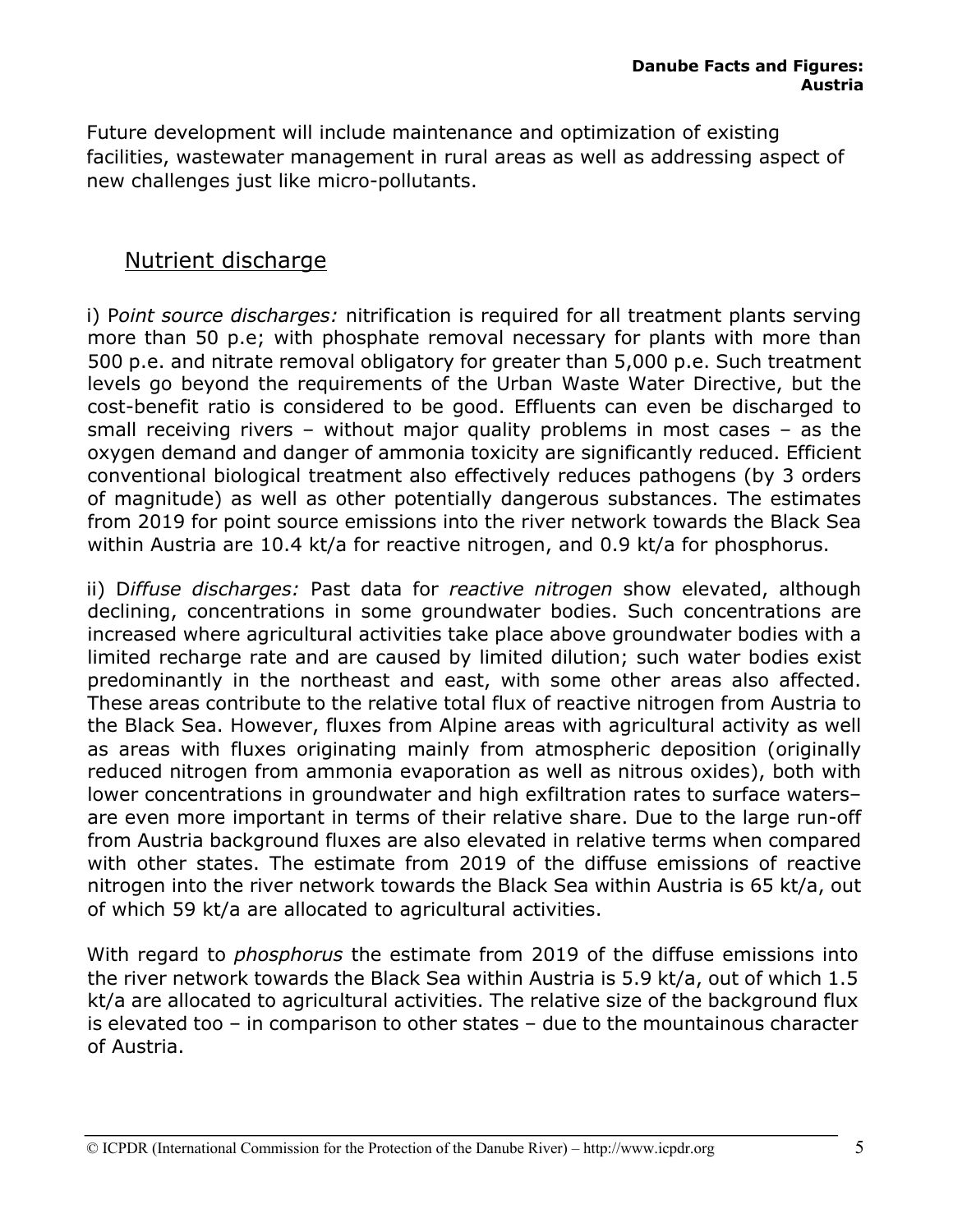## Priority substances

A larger set of emission ordinances specifies the requirements for industrial wastewater discharges to waters and public sewerage systems. The effective implementation of emission based requirements for industrial effluents is primarily characterised by internal ("front of pipe") measures, such as prevention of raw material losses or water reuse added by reasonable "end of pipe" techniques of wastewater treatment.

# **Impacts on surface and groundwater bodies**

i) Surface water bodies: Austria has a network of rivers (catchment areas >10 km²) which is approximately 32,500 km long. As far as the ecological status is concerned 37 % are assessed as being "high" and "good", 32 % percent as "moderate", 13 % percent as "poor" and 4 % as "bad". 2 % of the water bodies show a "good and better" potential and 10 % a "moderate or worse potential"; these bodies of water have been identified as artificial or heavily modified.

The main reasons for rivers to fail good ecological status are hydromorphological alterations, such as insufficient flow, channelization, impoundments and continuity interruptions. About 22% of the rivers are affected by impacts from nutrients, organic pollution or hazardous substances.

There are more than 25,000 stagnant water bodies with a size exceeding 250 m² in Austria. 62 of them are larger than 50 ha. As far as the ecological status is concerned 16 % of the large lakes are assessed as being "high", 32 % percent as "good", 10 % percent as "moderate" and 2 % as "poor". Seven Austrian lakes (Lake Mondsee, Lake Ossiach, Lake Lange Lacke, Lake St. Andäer Zicksee, Lake Illmitzer Zicklacke, Lake Walchsee and Lake Traunsee) fail "good status" has been missed due to eutrophication, hydromorphological alterations or fisheries management. 25 lakes have been designated as artificial or heavily modified waterbodies all of them lakes correspond to the good ecological potential.

ii) Groundwater bodies: 3.3% of the territory of Austria in the Danube Basin is classified as "at risk" and 0.5% is not in a good chemical status because of nitrate (criterion: more than 50% of monitoring stations of a groundwater body exceed the limit value set by the Austrian Water Act of 45 mg/l nitrate); 96.7% of the area is "not at risk".